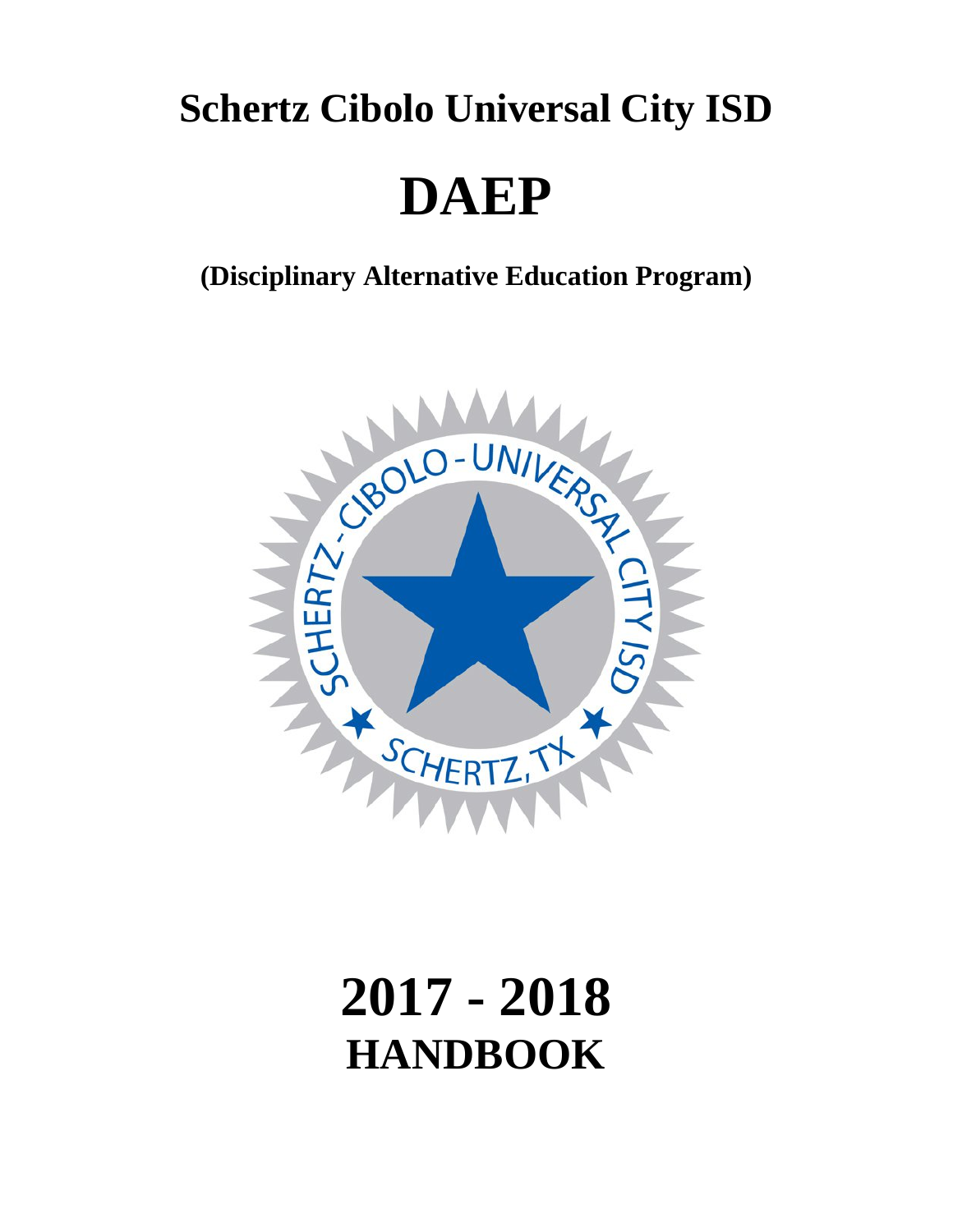# Foreword

#### To Students

This handbook outlines the policies and procedures pertaining to student activities. We ask you to read, understand and abide by the rules and regulations stated in this handbook.

#### To Parents

The purpose of this hand book is to give you and your child information about the SCUCISD Disciplinary Alternative Education Program. Frequent reference to this handbook will acquaint you with the functions of this school. Please feel free to contact the teachers, counselor or principal any time you feel they can be of service.

Please make every effort to encourage your child to attend school regularly and to be on time. We look forward to working with you and your student.

#### MISSION:

The Mission of the SCUCISD – DAEP is to provide a learning environment where students are given the opportunity to achieve academic and behavioral success.

#### VISION:

The Vision of the SCUCISD – DAEP is to improve student discipline as evidenced by a decrease in student referrals, a reduced recidivism rate, along with improved student learning resulting in all students passing all classes when they return to their home campuses due to a high performing, caring and competent staff.

#### Assignment to DAEP:

Students are assigned to the Disciplinary Alternative Educational Program only after a conference has been conducted to determine the appropriateness of the assignment. In the case of Special Education students, an MDR meeting is convened to determine the most appropriate educational setting. In the case of Section 504 students, a Section 504 committee is convened at the home campus to determine the most appropriate educational setting.

Once a student has successfully completed their assignment to DAEP, they will be admitted back to their home campus.

While assigned to DAEP, students must demonstrate their ability to conform to the school rules.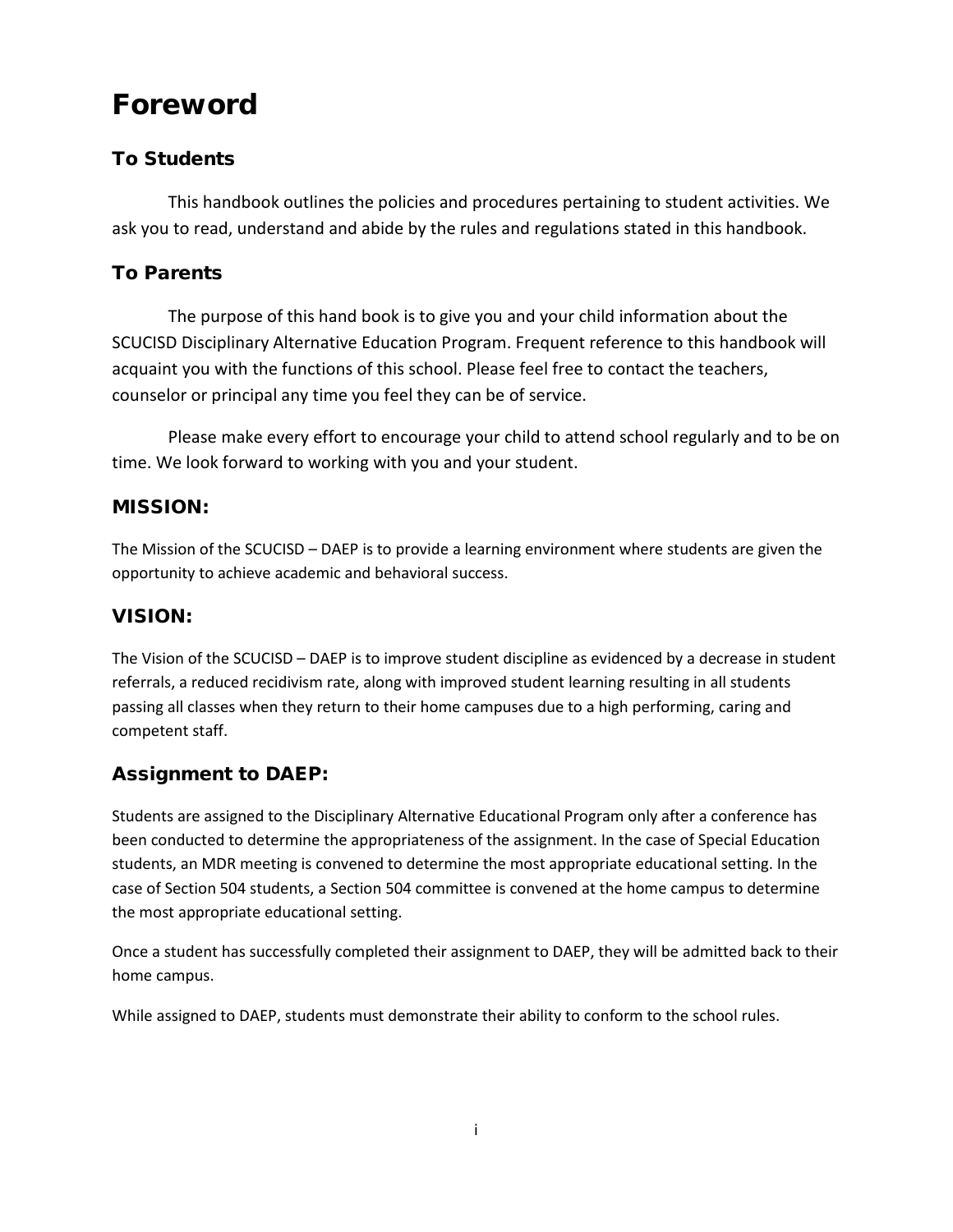# TABLE OF CONTENTS

| <b>Table of Contents</b>                                                   | ii                      |
|----------------------------------------------------------------------------|-------------------------|
| <b>Attendance</b>                                                          | 1                       |
| Releasing Students from School to Persons Other Than Legal Parent/Guardian | $\mathbf{1}$            |
|                                                                            |                         |
| <b>Closed Campus</b>                                                       | 1                       |
| <b>Emergency Drills</b>                                                    | $\overline{2}$          |
| <b>Transportation/Bus Rules</b>                                            | $\overline{2}$          |
| <b>Student Driving Regulations</b>                                         | $\overline{2}$          |
| <b>Counseling Services</b>                                                 | $\overline{\mathbf{3}}$ |
| <b>Discipline Management</b>                                               | 3                       |
| <b>Rules of Behavior</b>                                                   | 3                       |
| <b>Social Behavior</b>                                                     | $\overline{\mathbf{4}}$ |
| <b>When a Student Threatens to Harm Others</b>                             | $\overline{\mathbf{4}}$ |
| <b>Removal of Students from Campus</b>                                     | 5                       |
| <b>In School Suspension (ISS) Room</b>                                     | 5                       |
| Home Campus Visitation & Participation in Activities                       | 5                       |
| <b>Curriculum/Assignments</b>                                              | 6                       |
| AP/IB Policy-Procedures for Students taking Advanced Courses at the DAEP   | 6                       |
| <b>Student Progress Reports</b>                                            | 7                       |
| <b>Meals at DAEP</b>                                                       | 8                       |
| <b>Health Concerns</b>                                                     | 8                       |
| <b>Medication</b>                                                          | 9                       |
| <b>Accidents and Illness at School</b>                                     | 9                       |
| <b>Prohibited Substances/Items</b>                                         | 10                      |
| <b>Grooming &amp; Dress</b>                                                | 10                      |
| <b>Uniformed Dress Code</b>                                                | 10                      |
| <b>Prohibited or Excluded Items</b>                                        | 11                      |
| <b>Searches</b>                                                            | 12                      |
| <b>Use of Metal Detectors</b>                                              | 13                      |
| <b>Videotapes &amp; Recordings</b>                                         | 15                      |
| <b>Physical Restraint of a Student</b>                                     | 15                      |
| <b>Re-Entry to Regular Campus</b>                                          | 16                      |
| <b>Asbestos Law Compliance Notice</b>                                      | 17                      |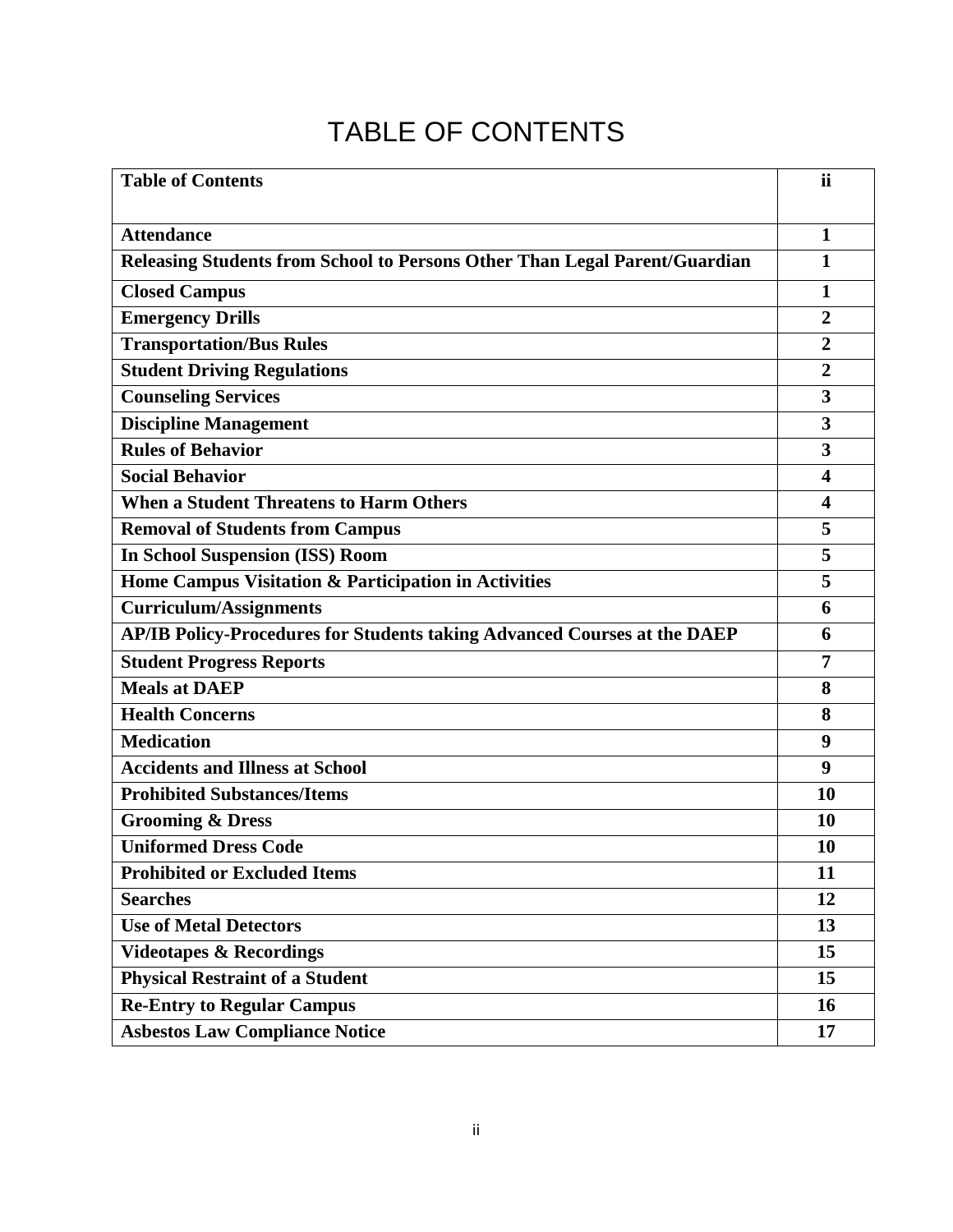# **Attendance**

- Parents/guardians should call by **8:00 a.m**. to notify the school **(945-6413)**  when a student will be absent.
- Parents are required to send written documentation explaining their child's absence. Absences will be unexcused if a proper note is not provided within 3 school days. Attendance clerks on respective campuses will be called daily to report student attendance. DAEP staff will keep daily attendance records while students are assigned to DAEP.
- Students who are absent, whether excused or not, are required to make up the day(s) they are absent.
- Staff is on duty beginning at 8:15 a.m.
- Searches begin at 8:30 a.m.
- Students will be considered tardy if not in attendance by the 8:45 a.m. bell. The breezeway gates close and 8:45 am and after that time you must enter the school through the front door to sign in as tardy.
- Every three early pick-ups will result in a day of ISS (In School Suspension).
- The  $3<sup>rd</sup>$  tardy will result in a day of ISS and every tardy thereafter will also result in a day of ISS.
- Campus administration will determine any exceptions to this policy on a case-by-case basis.

For more information on attendance, please refer to the home campus handbook.

#### **Releasing Students from School to Persons other a Parent or Legal Guardian**

Students will not be released to an individual other than the legal parent or guardian except when such release is in writing by the parent or legal guardian and can be verified by phone. Students must turn in written notes to the office upon arrival to school so phone verification with parent/guardian can be made.

#### **Closed Campus**

During the day, students will not leave the campus unless they have been released by the administrator, or designee. If a student leaves without permission, DAEP staff will:

1. Make every reasonable effort to notify the parent, guardian, or alternate adult specified by parent.

2. Notify the Student Resource Officer.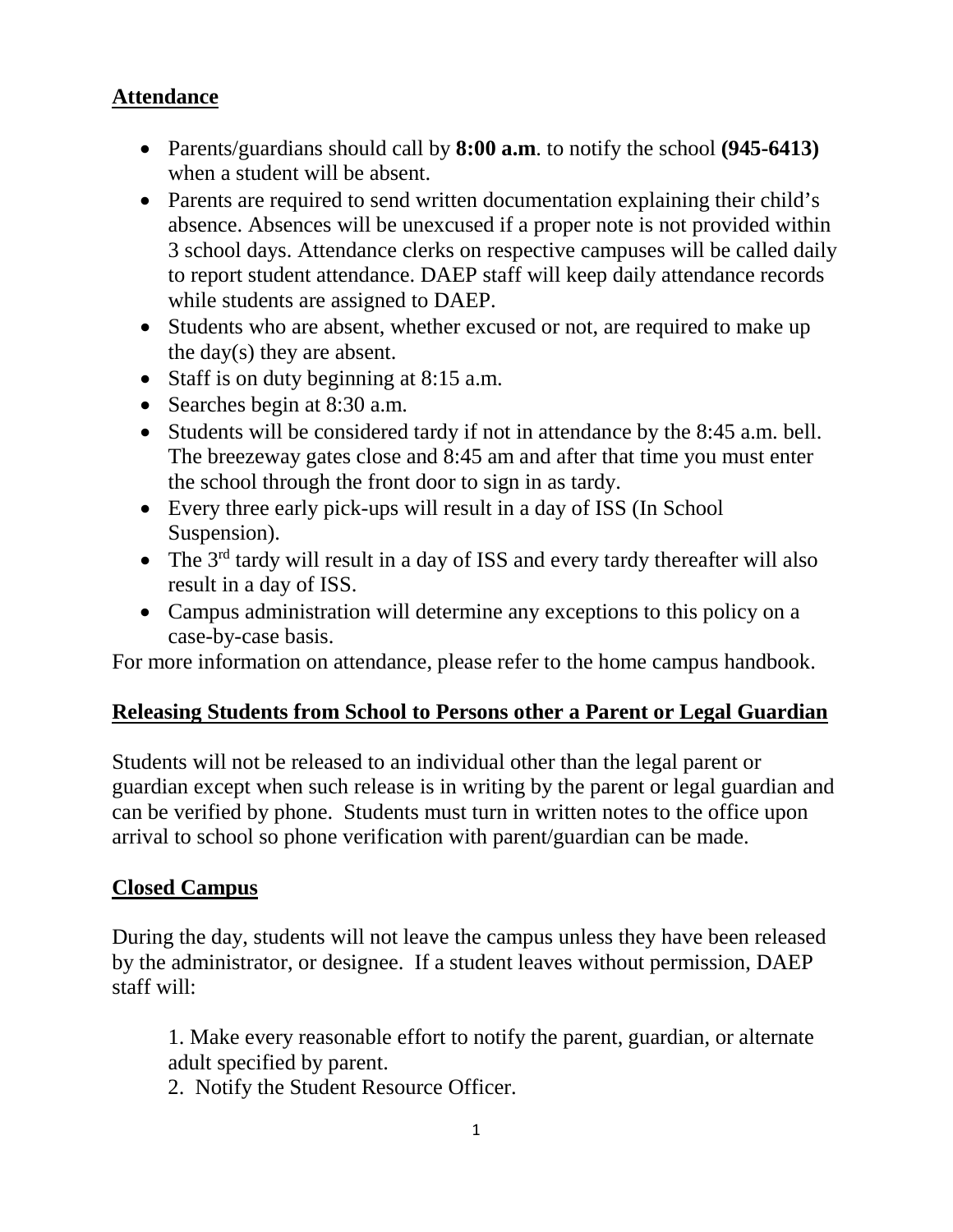3. Administer disciplinary measures, as appropriate.

#### **Emergency Drills**

Students will be instructed in fire and other emergency drills. Fire drills will be conducted and recorded at least monthly at the DAEP. Emergency exit maps are posted in each room.

# **Transportation**

- If your student is a bus rider and they will not be riding the bus, you are required to notify the Transportation Department by 7:30 a.m. (945-6224).
- If your student does not ride the bus for three mornings and you have not notified the Transportation Department, bus service will be terminated.
- If this happens, the parent will need to contact Transportation to resume bus transportation.
- Busses are equipped with GPS and are tracked and logged to verify pick up times and locations.
- **Bus service can take 3-5 days to start.**

# **Bus Rules**

- Students will sit in their assigned seats and remain in their assigned seats at all times while on the bus.
- Students will be waiting on the curb in the morning for the bus 15 minutes prior and up to 15 minutes after their scheduled pick up time.
- Students will not talk on the bus.
- Student will keep their hands, feet and head inside the bus at all times.
- Students will not bring or use any electronic devices at any time while on the bus.
- Students will comply with all other transportation policies.

# **Student Driving Regulations**

1. All vehicles driven to school by students will be parked in the designated parking area by the tennis courts and must have a student ID tag.

2. The speed limit is 5 mph and reckless driving or speeding will not be tolerated. **Violators will have their driving privileges suspended.**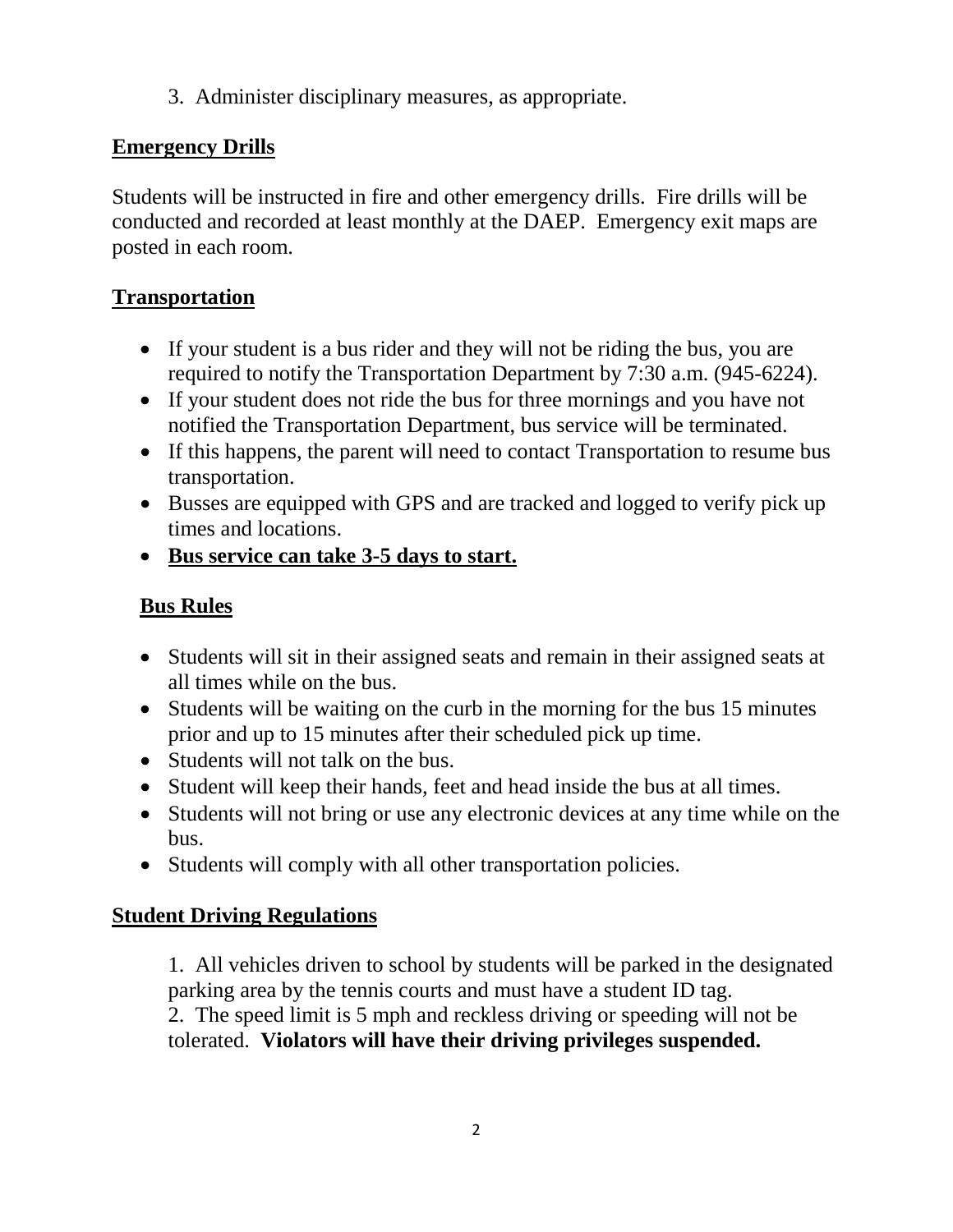4. If a student drives to school, they will leave their car as soon as they arrive at school and are not permitted to return to it at any time during the school day without permission from the DAEP Principal or designee.

- 5. We hold car keys during the school day.
- 6. **On your 6th tardy driving privileges will be suspended.**
- **7.** The designated student parking area is next to the tennis courts only.

8. Students shall provide make, model, color, year, and license plate number of the vehicle they are driving to school.

9. Students are not allowed to carpool to and from school.

#### **Counseling Services**

While assigned to DAEP, the services of our school counselor and our CIS representative will be available.

The School Counselor will provide counseling services that mirror your student's home campus counseling services – to include helping your student successfully progress through academic requirements and providing personal counseling.

A Community In Schools representative will be available to your student. The CIS representative provides counseling services and emotional support, tutoring and homework assistance, career awareness and college preparation, dropout prevention, a place to feel support and receive assistance, and access to school supplies, clothing and other referrals as needed.

During the DAEP intake meeting, parents/guardians will be offered the opportunity to sign a permission form for the CIS representative to reach out to your student and provide support. More information on the CIS program can be obtained directly from the on-campus CIS representative.

#### **Discipline Management**

The rules at the Disciplinary Alternative Education Program (DAEP) for SCUCISD correlate with the district's Student Code of conduct and are nonnegotiable.

#### **Rules of Behavior**

1. Students will follow all directives provided by staff.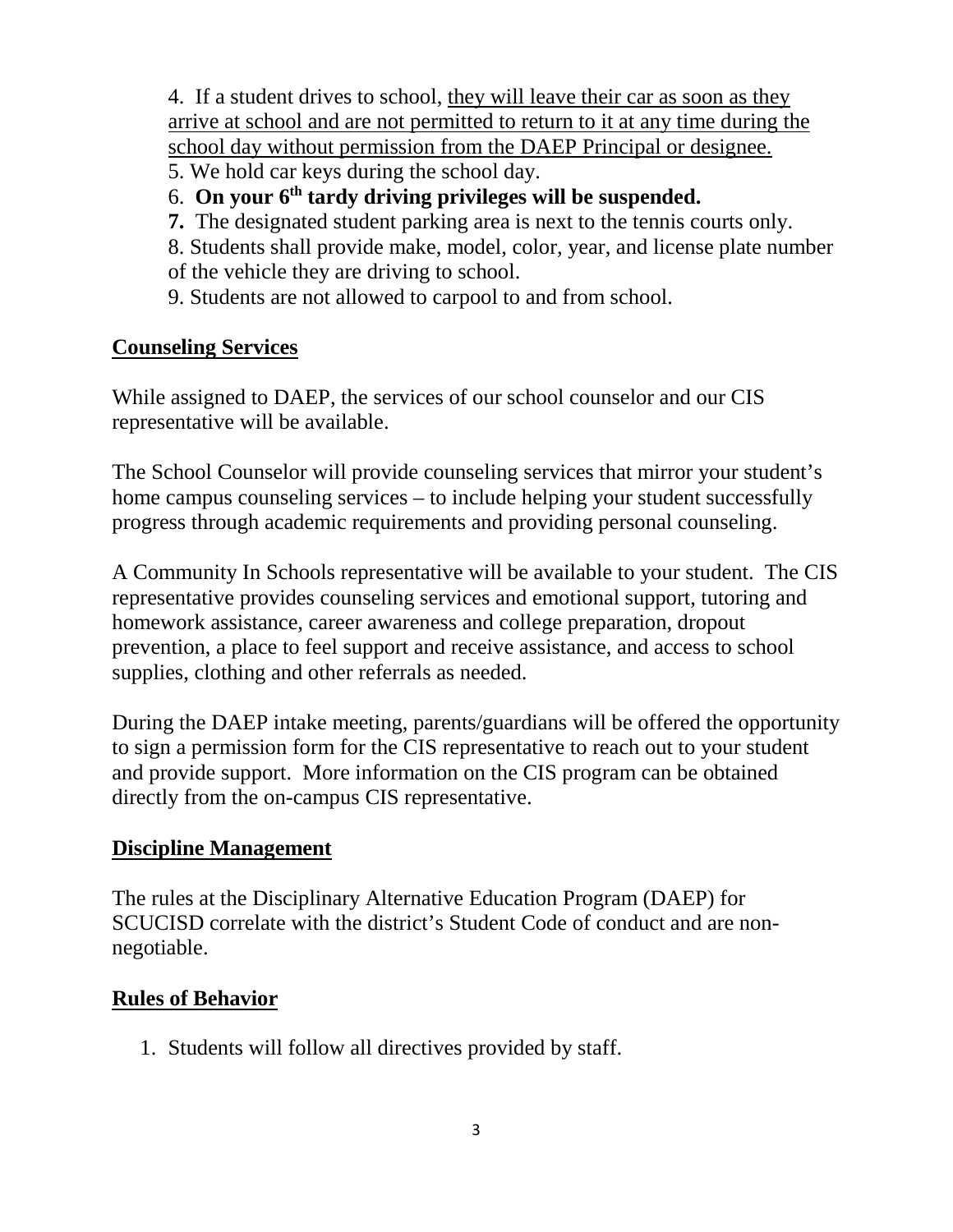2. Students will walk in a single file line, on the right hand side of the hallway, from one area to another on campus, without talking.

3. Sleeping is not allowed. Students will keep their heads off their desks and complete all assigned class work.

4. Students must have staff permission to leave their desks.

5. In the cafeteria, students will sit in every other seat in their assigned area. Once seated, students will not change seats and must face forward with no conversation between tables.

6. Students are not allowed to share food.

Persistent misbehavior, while assigned to DAEP, will result in disciplinary action which may include: behavior counseling, parent contact, lunch detention, assignment to the ISS room, out-of-school suspension, denial of early release, an extension of DAEP assignment, School Resource Officer (SRO) contact, and/or expulsion.

#### **Social Behavior**

Physical contact is not permitted between students on campus. Students will not have physical contact with another student, **to include shaking of hands, high fives, hugs, fist bumps, etc**.

#### **When a Student Threatens to Harm Others**

When a student threatens to harm others, school personnel will notify the DAEP's principal of the threat(s). The principal will then:

- 1. Notify a SCUCISD Student Resource Officer.
- 2. Notify the parents or guardian of the student who has made the threat to harm another person.
- 3. Notify the counselors of students involved.
- 4. Document the above contacts (date, time, & specifics of the incident)

#### **Removal of Students from Campus**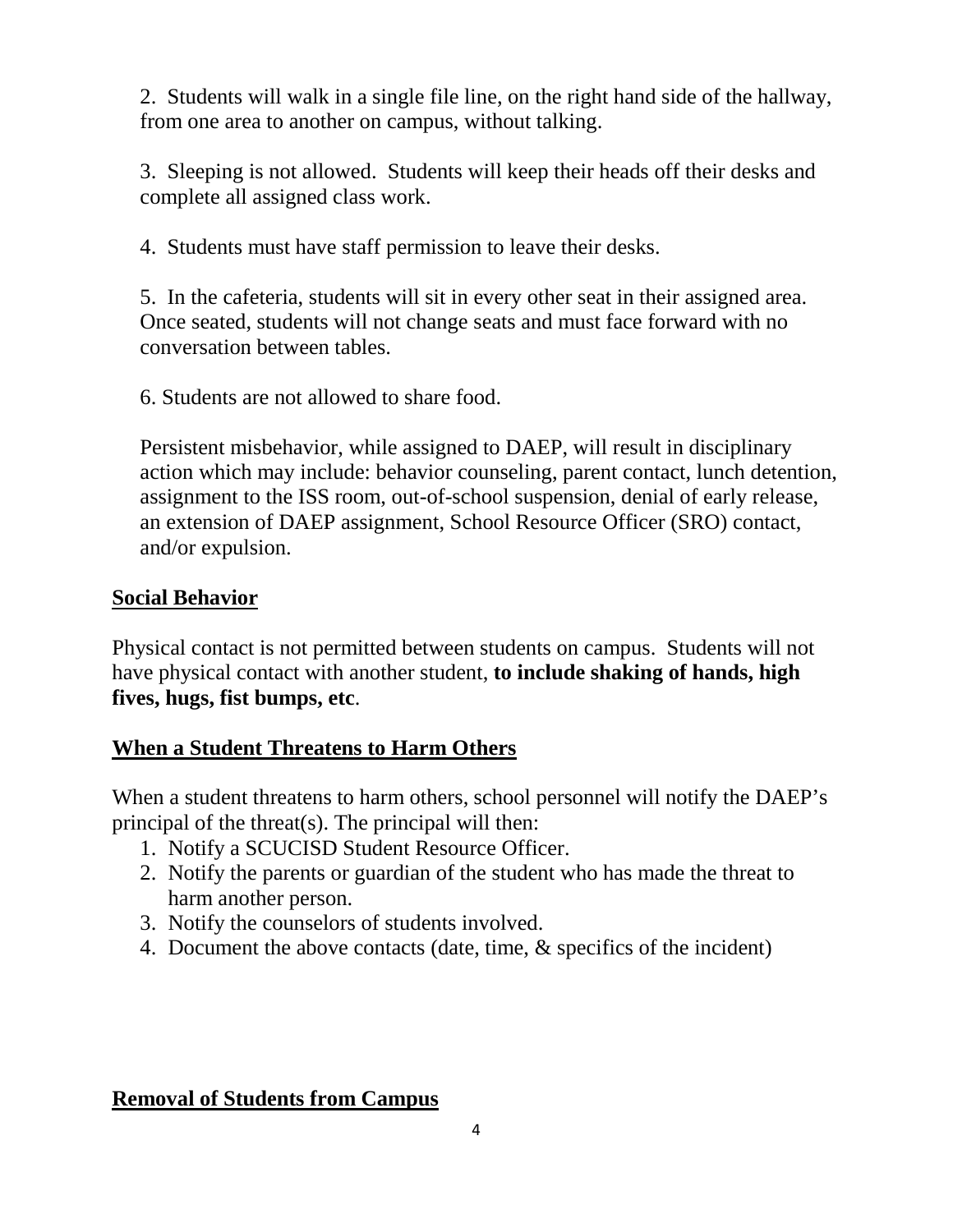When a student fails to respond to all classroom management interventions, the student will be removed from the classroom and sent to the administrator's office. If the student fails to respond appropriately to the administrator's interventions, after all reasonable efforts have been made, the administrator will:

1. Make a reasonable effort to contact the parent/guardian using the designated (or alternative/emergency) phone numbers. If parental contact is made, the parent will be requested to transport the student home or designate an alternate adult to accept this responsibility.

2. If the student's behavior is aggressive or endangers the safety of himself, herself or others, the student may be removed from DAEP on an emergency basis. The principal may also notify the district Student Resource Officer (SRO) and other administrators, as appropriate.

#### **In School Suspension (ISS)**

- As a consequence for behavior problems, an 'assignment' to ISS is one of the tools we will use to address persistent behavior problems and students not in dress code.
- Every 3 detention halls assigned within a 24 hour period will result in a day of ISS.

#### **Home Campus Visitation & Participation in Activities**

- Students assigned to a DAEP must stay off SCUCISD and other school district property at all times while they are assigned to the DAEP.
- Students are not allowed to participate in or attend extra-curricular activities sponsored by any school district within the State of Texas. This is in compliance with TEC, Chapter 37, Sub Chapter A, which states that students who are assigned to a DAEP are prohibited from attending or participating in school-sponsored or school-related activities.
- Students will not visit or participate in activities at other campuses in the district.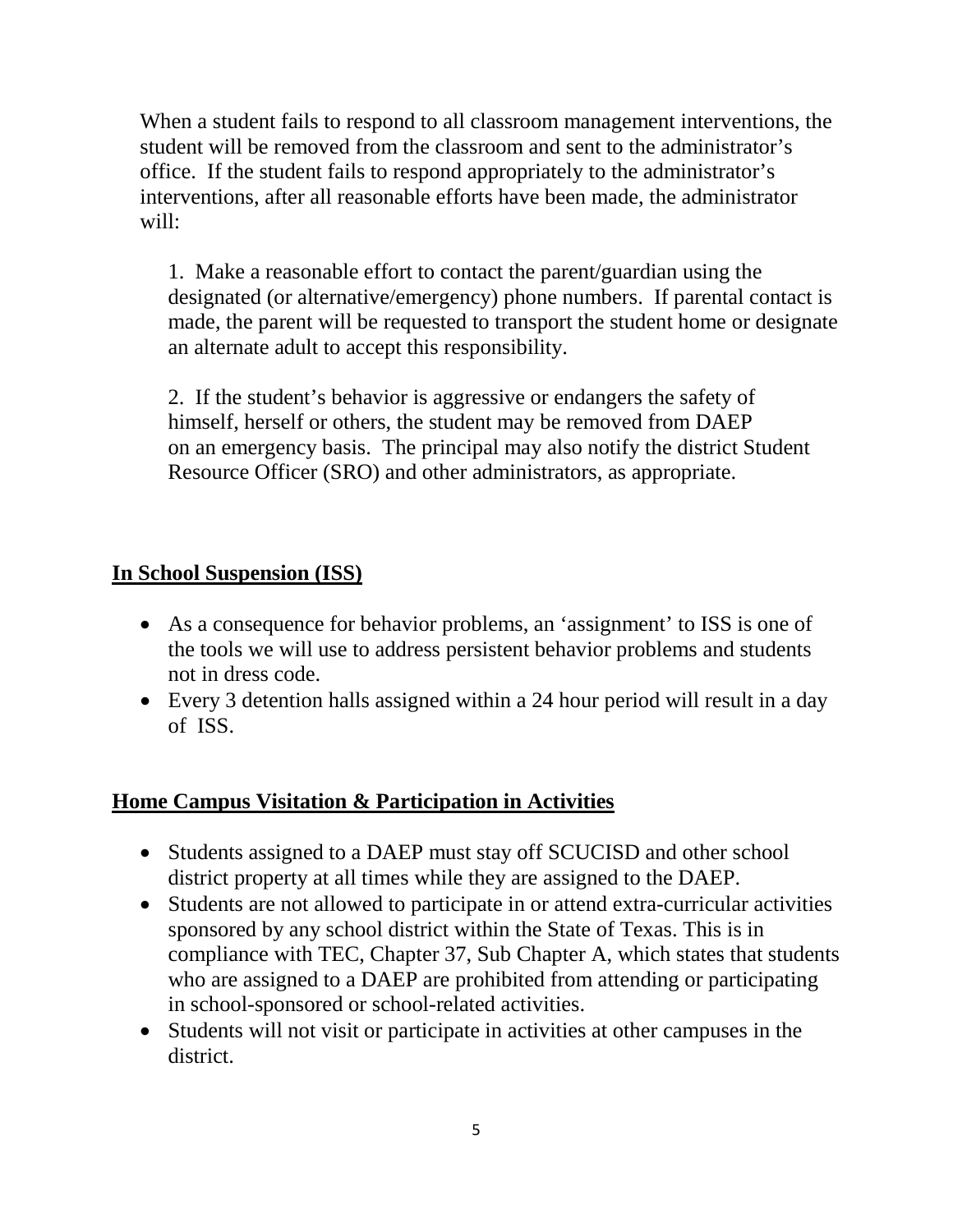• Failure to abide by these rules may result in an extension of your placement at DAEP and/or a citation for criminal trespassing.

### **Curriculum & Assignments**

- DAEP is an extension of students' normal core academic classrooms.
- Assignments will closely follow the Scope and Sequence/Pacing Calendars in an effort to maintain the students' readiness for returning to the student's home campus.
- DAEP teachers will provide direct instruction for any content area as appropriate.
- The student will complete assignments provided by the DAEP teachers and the DAEP teacher will share the progress made by the student with the regular campus teachers as appropriate.
- Grades will be provided to the regular campus teachers every 3 weeks for progress report purposes. Core classes will issue weekly progress reports to students.
- Elective teachers from the student's home campus will provide assignments for the DAEP students.
- The home campus elective teacher and the DAEP electives teacher will collaboratively determine how assessments will be conducted.
- DAEP electives teachers will assist students in any areas of difficulty, as appropriate, and receive clarifications from the home campus teachers when necessary.
- DAEP teachers will provide instruction in the areas of Social Skills and improvement of self-discipline.

# **PRE AP/AP Policy - Procedures for students taking advanced courses at the DAEP.**

The following information is included in the "Intake Process Pre-AP/AP Contract for DAEP Placement":

• The DAEP teacher will act as the liaison between the Pre-AP/AP/IB teacher to help ensure student success.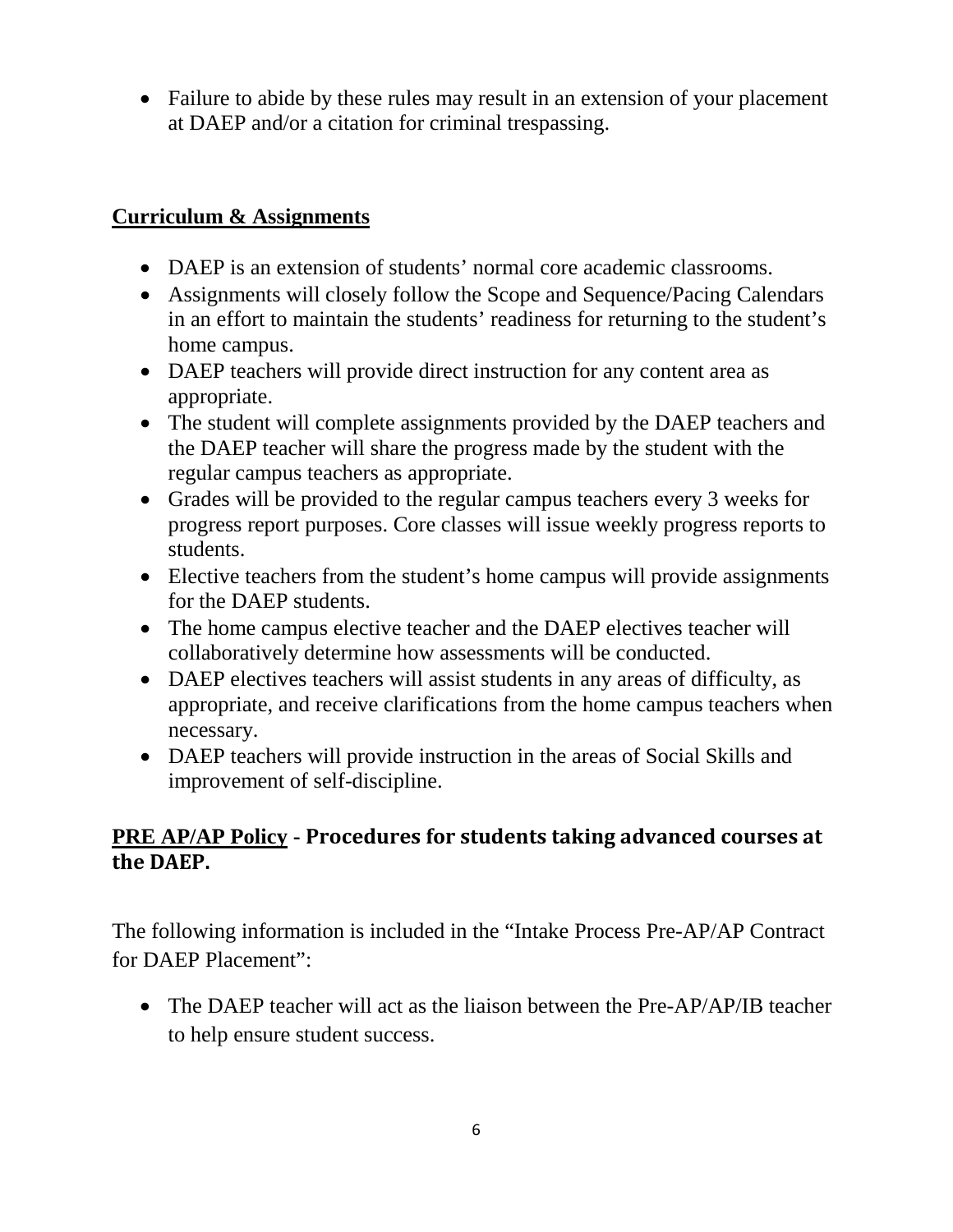- A Pre-AP/AP student will be expected to complete Pre-AP/AP-level assignments provided by the campus teacher in place of regular DAEP coursework by assigned deadline.
- Pre-AP/AP teachers from the home campus will provide assignments and support materials for each Pre-AP/AP courses for the student assigned to DAEP. The home campus Pre-AP/AP teacher will grade and record all work and communicate with parent concerning grades.
- DAEP teachers will assist students and provide facilitative support (resources, guidance, and home campus communications) in the distribution and return of documents from and to the home campus as well as communicate regularly with the home campus faculty to monitor student progress in place of providing direct instruction.
- Access to tutorial sessions on the home campus will be in accordance with the district policies concerning DAEP students visiting other campuses. DAEP Administrators and Home Campus Administrators will coordinate any campus tutorial appointment with the campus teacher, DAEP student and parent, and DAEP teacher. Student will provide documentation to present upon arrival at home campus. The home campus teacher will meet the student at the door of the front office and escort the student to and from the classroom. The home campus teacher will document the time of arrival and departure of student.
- Students will be expected to remain in the Pre- PA/AP course when they return to their home campus and will take the test associated with the course.

#### **Student Progress Reporting**

- DAEP core subject teachers will provide a weekly progress report to the students No Later Than Monday afternoon.
- Parents will be notified when a student is failing or within the borderline range (5 points above passing) of a core subject at the end of each 3-week period. Written notification will be in the form of a progress report mailed to the parent by the home campus.
- Home campus teachers must also notify DAEP of the student's academic progress/grade average to help facilitate recommendations for student reviews or ARD committees.
- The DAEP staff will also keep respective campus administrators, special education staff, and parents advised of the student's behavioral progress.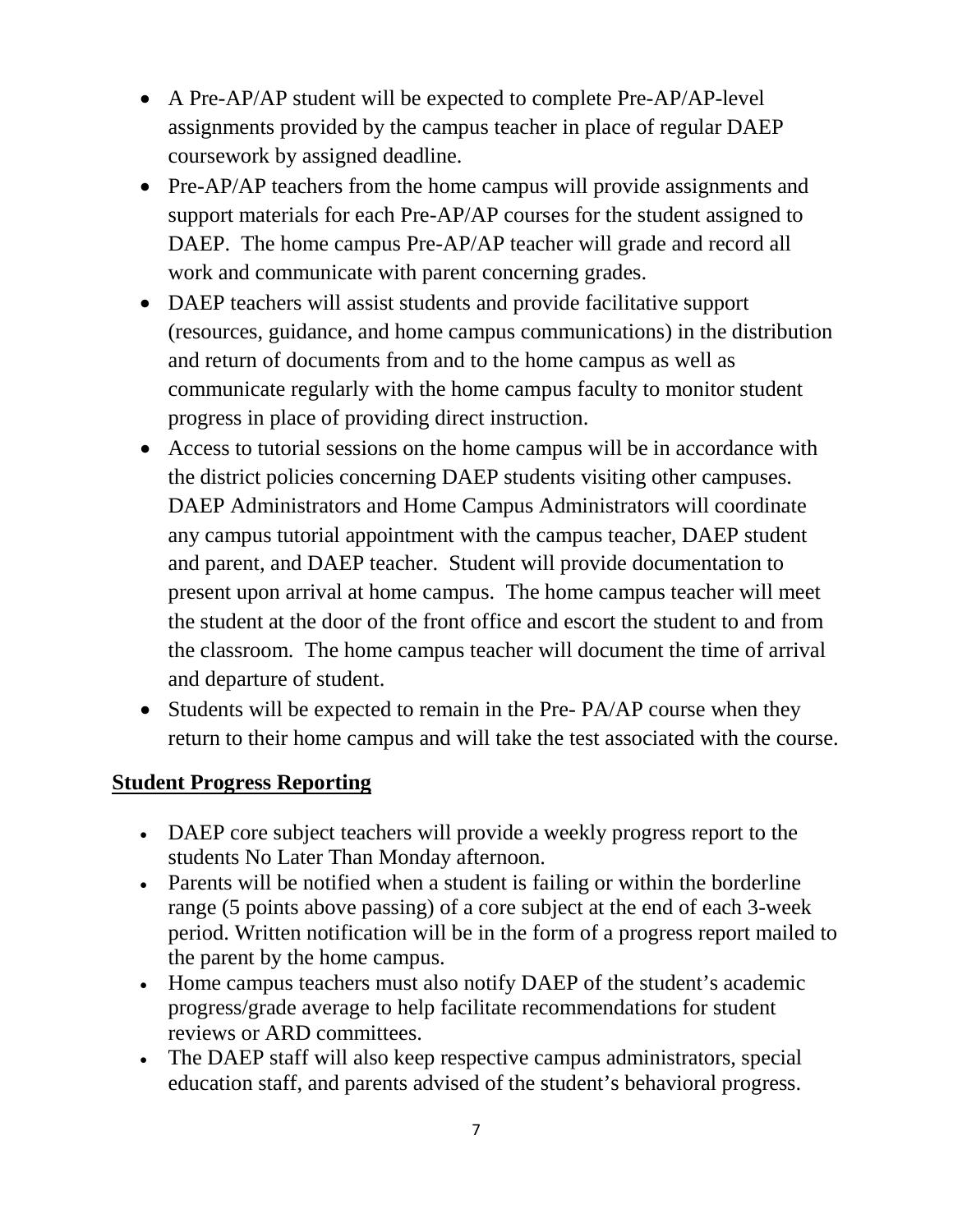#### **Meals at DAEP**

- Students may bring their own meals or purchase breakfast and/or lunch.
- All meals the student brings from home will be searched and prohibited food items will be confiscated and not returned.
- Students may bring water or flavored drinks that are new and unopened.
- Opened drinks will be confiscated and disposed.
- Students may be provided forms to determine Free/Reduced lunch eligibility.
- **Any money brought to the DAEP will be placed in the lunch account. NO EXCEPTIONS.**
- There are no snack/vending machines or microwaves at the DAEP.

Prohibited food items include:

- Candy
- Sodas
- Energy Drinks
- Gum
- No glass containers
- No large bags of snack items
- Any other food/drink determined to be inappropriate.
- Any drinks or food left after lunch will be thrown away.

Food will not be shared among students, whether brought from home or obtained from the school district, to include purchased/free/reduced breakfast/lunches.

# **Health Concerns**

If a student becomes ill or requires medical attention, the District School Health Coordinator will be notified. If it is determined that the student should be seen by a medical practitioner or be sent home, the student's parent(s)/guardian(s) will be notified.

# **Medications**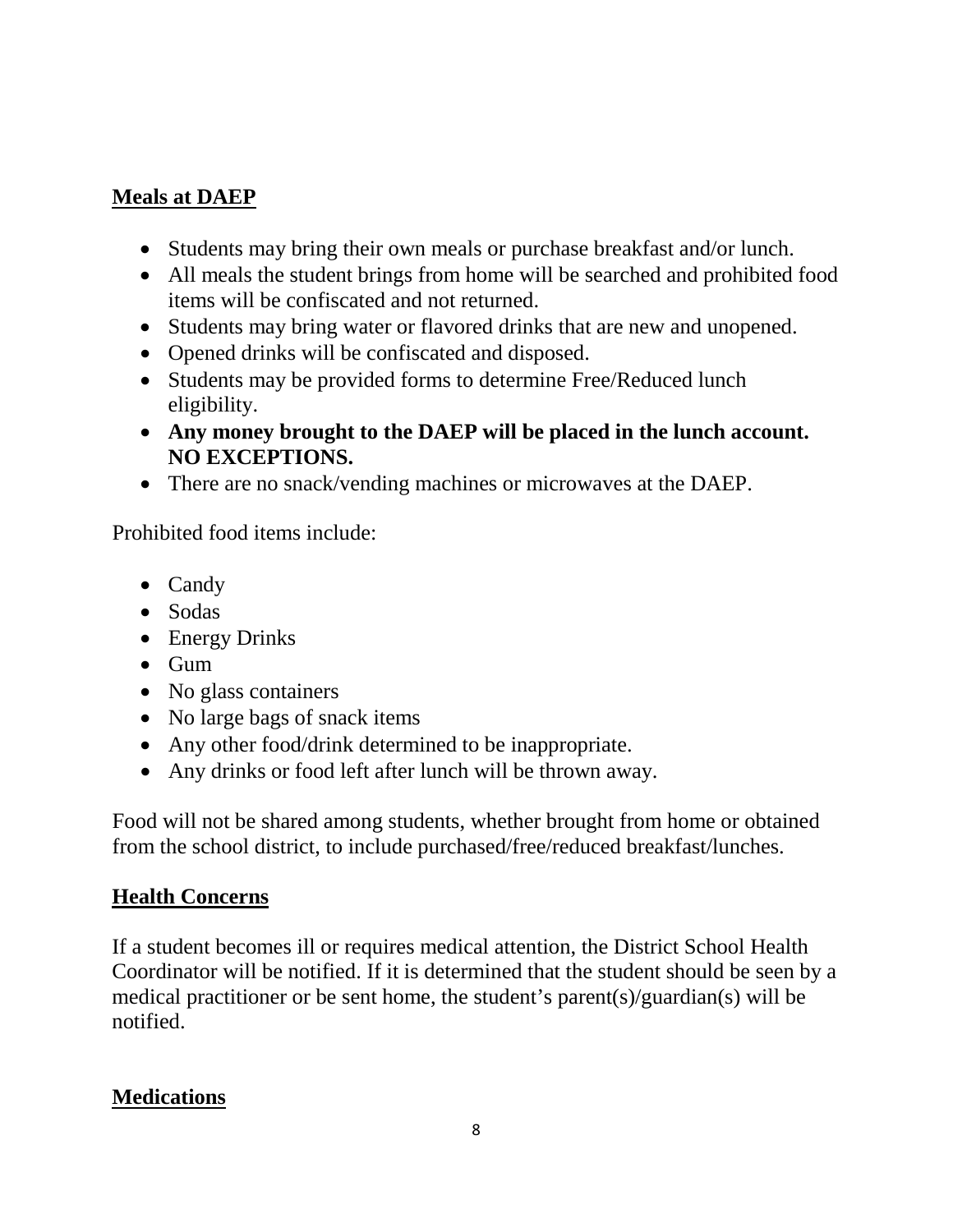- Medication(s) to be taken during school hours must be brought to the office by a parent to ensure proper safeguarding and dispensing according to directives.
- Medication must be in the original prescription bottle, properly labeled with directions by a registered pharmacist, as prescribed by law. For prescription medication to be dispensed, the school must have a district approved form signed by the prescribing doctor.
- No medication, prescription or non-prescription, may be carried by a student on his/her person.
- In the event that a student suffers an allergic reaction or has an emergency medical situation, the District School Health Coordinator will be contacted and if necessary EMS will be called. The parent/guardian will also be notified.
- Students in possession of prescription drugs and not in conformity with the guidelines outlined above on possession of such drugs will be deemed to be in possession of a controlled substance or dangerous drug. Students will be subject to the discipline consequences associated with such violations that are listed in *the student code of conduct;* however, students who suffer from asthma, epilepsy, or diabetes will be allowed to carry their prescription medication so long as the student's parent and physician have provided the school with written notice. Students are required to provide the school with back-up inhalers and medications in case of emergencies.
- In the event that a student suffers an emergency medical situation, the office will be contacted immediately.

#### **Accidents and Illness at School**

- Parents/guardians are required to provide DAEP staff with contact information (such as a home or cell phone), of a person who can be contacted in case of an emergency.
- Accidents/illnesses will be documented. Serious accidents or incidents will be reported to the home school principal or administrator. If prompt treatment is believed necessary, the parent or guardian will be called and will assume responsibility for further decisions.
- DAEP staff may contact the school nurse assigned to serve the campus. Students who are ill will not be sent home unless parental/guardian contact has been made.
- If emergency treatment is deemed necessary, 911 Emergency will be called.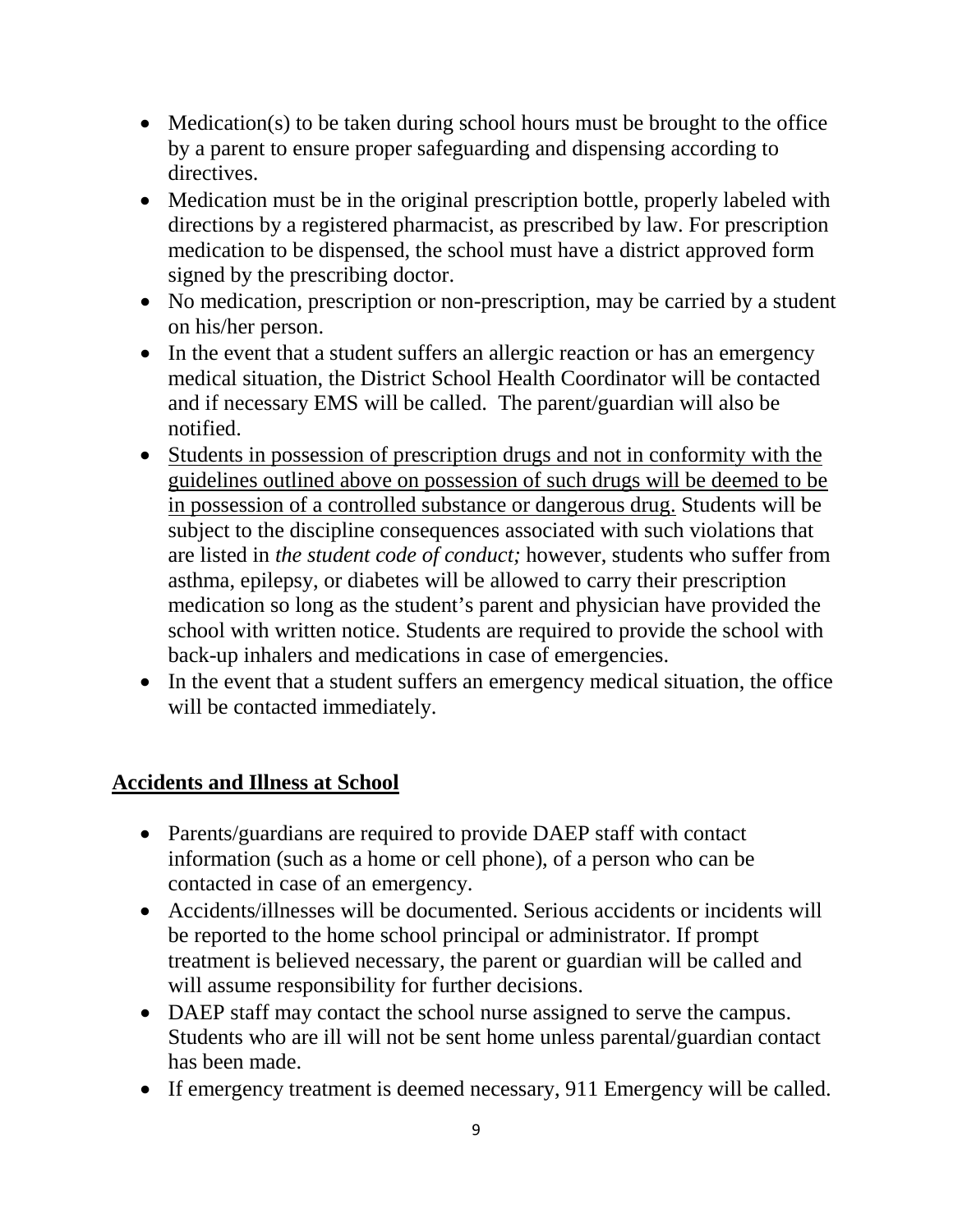# **Prohibited Substances/Items**

- There will be no smoking, use or possession of tobacco products or any other prohibited substance(s) on school property, including lighters and ecigarettes/vapes. Illegal or inappropriate paraphernalia is prohibited and will be confiscated. Violators will face disciplinary action, as appropriate.
- Cell phones, IPads, computer laptops, IPods, ear buds or any other electronic devices, not previously approved by the staff, are prohibited from being on campus. These items will be confiscated and parents/guardians may retrieve them from campus Administration for a fee of \$15.

# **Grooming & Dress**

According to researchers, student behavior is influenced by student dress and grooming. Schools have an interest in student behavior because they are responsible for student health and safety and have a need to prevent disruptive behavior. Therefore, student dress and grooming are proper concerns of school administrators and teachers. **Final determination of acceptable dress and grooming rests with the administrator or his/her designee.** In addition to the student's regular campus handbook, the following descriptors apply to all students assigned to the DAEP (unless modified by a student's IEP/BIP).

# **Uniformed Dress Code**

Students assigned to the DAEP are not required to wear uniforms but must follow the DAEP uniformed dress code.

Students assigned to the DAEP will wear the following clothing items:

- Only full length, blue denim jeans, with belt loops will be worn.
- No pants with multi-pockets such as cargo-pants style, no sweat pants or wind pants and athletic pants of any type to include leggings or jeggings.
- **Plain white shirts**, includes crew neck t-shirts, button up shirt and polo shirts (no logos, brand names, etc.) No V-neck T-shirts.
- ALL shirts will be tucked in.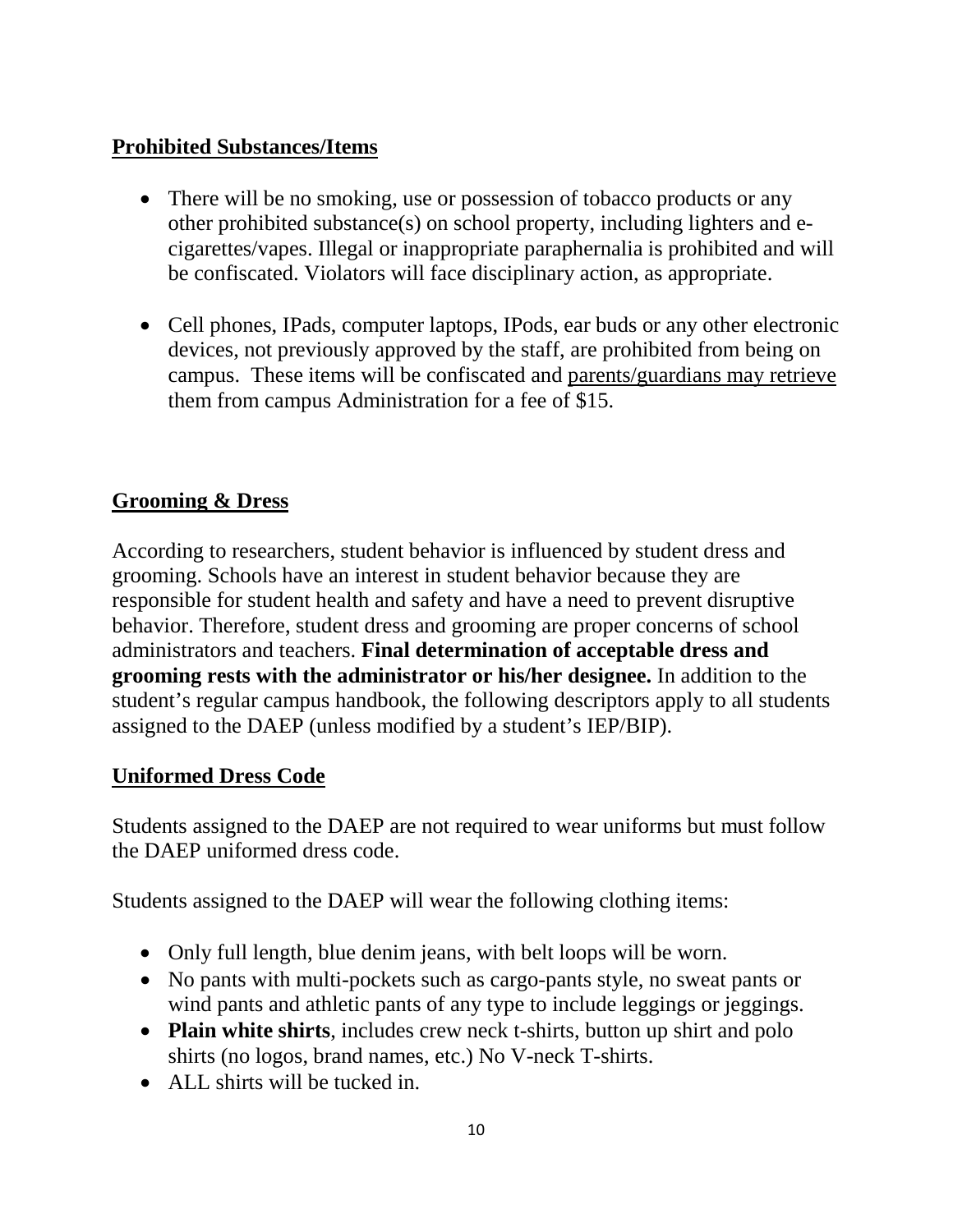- Multiple shirts may be worn but they must be all plain white, no designs of any type are allowed.
- Sleeves will not be cuffed.
- Pants will be worn at the waist level.
- Belts will be worn at all times. No over-sized buckles allowed. Belts must be a solid black or brown color.
- Plain (no logos, brand names, or screened) sweatshirts may be worn in the classroom only if they are all white or all black in color. Hoods on hooded sweatshirts will not be worn on the DAEP campus. Sweatshirts and/or sweaters will not be shared with other students.
- Plain black or white tennis like shoes only (no boots, loafers, sandals, etc).
- Shoes must be tied with black or white laces only.
- Shoes will be worn at all times.
- **DAEP staff will determine whether any dress code item is considered appropriate or not.**
- **Coming to school in dress code violation will result in spending the day in ISS.**
- **No phone calls home will be allowed to correct dress code violations.**

#### **Prohibited or excluded items include**

- Items of clothing considered under garments will not be worn as outer garments.
- Clothing with holes, torn, or frayed.
- See-through garments/shirts will not be worn as outer garments.
- Gym/athletic shorts will NOT be worn under pants.
- Pants will not be cuffed, folded, tied (string, rubber band, etc.) or stuffed into shoes at the ankles and will not have elastic hems.
- Tank tops, muscle shirts, halter tops, exposed backs or midriffs.
- Caps or other headgear will not be worn inside the building, if worn for inclement weather.
- Chains or studs will not be worn on any part of clothing.
- No jewelry/accessories to include (but not limited to) rings, bracelets, or any type, watches, necklaces, earrings, tongue piercings, eye brow piercings, belly rings, grills, etc. This includes all jewelry regardless of the material it is made of – metal, plastic, vinyl, wood, etc.
- Sunglasses are not permitted in building (unless prescribed by doctor).
- All gang-related clothing or items are prohibited. Gang-related signs, writings, drawings (tagging), wearing rosary beads are prohibited.
- Possession of any form of makeup.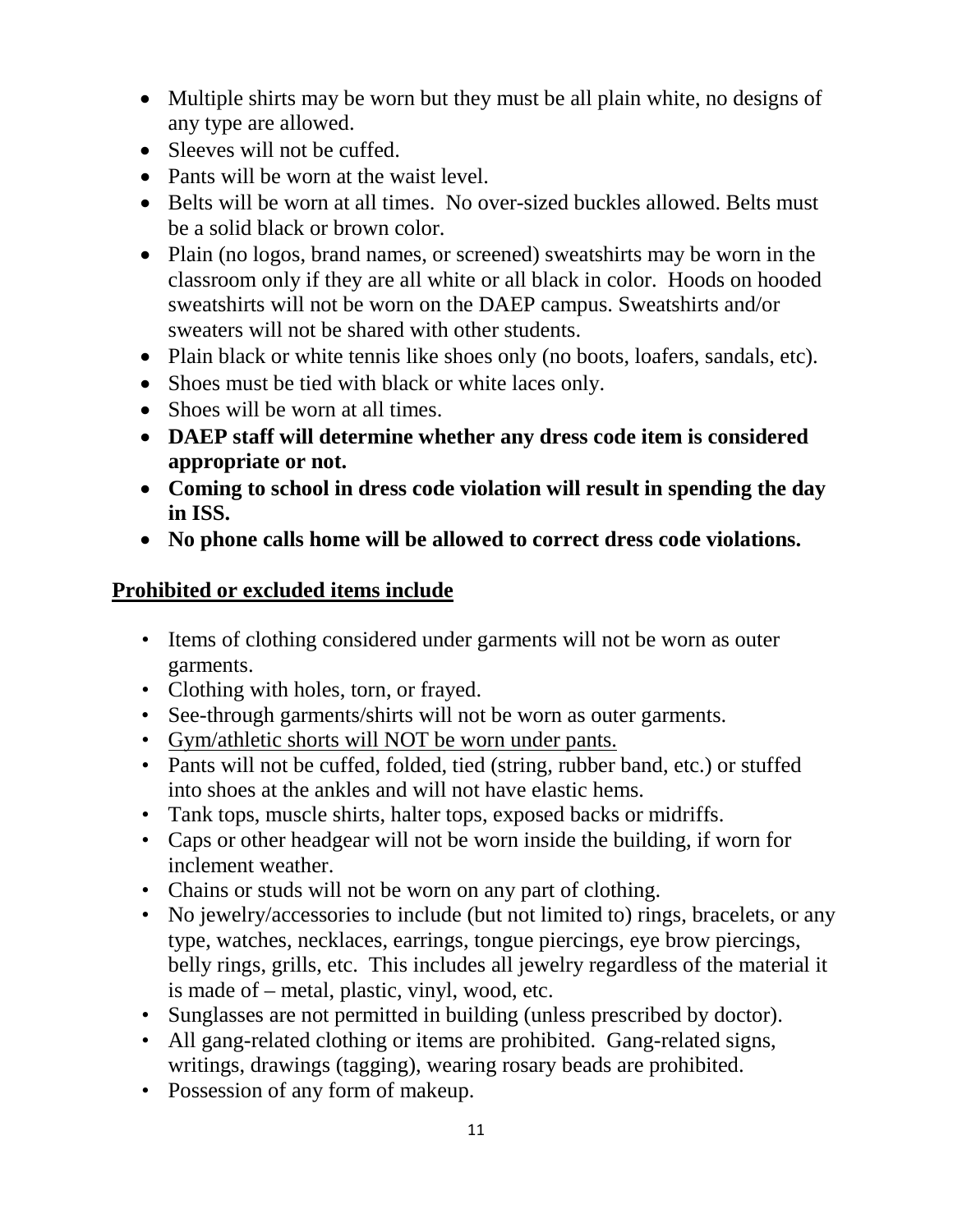- No hats, bandanas, or other head gear are permitted, including head bands.
- Undergarments that can be seen through the white shirt(s) are prohibited.
- Boots or shoes with steel toes, hard plastics or similar materials, house shoes or bedroom slippers will not be worn. No high-top tennis shoes.
- No backpacks, purses or wallets.
- Appropriate reading material is allowed subject to teacher approval.

Students will not wear clothing that is disruptive to learning. Refusal to comply or for continued violations, students will be sent to ISS and the student's parent/guardian will be contacted. Prohibited items will be confiscated and will be returned to the parent(s) only. DAEP is not responsible for lost or stolen items brought to school. **Students are not allowed to call home for dress code violations.** For students who continue to violate home campus and DAEP rules, the principal or their designee will contact parents to aid in appropriate corrective measures. A parent conference may be necessary to help resolve the problem. Repeated offenses may result in more serious disciplinary action.

# **Searches**

Ensuring order and safety is a vital part of the educational program offered at the DAEP. To that end, daily searches are conducted as students enter the building, and additional searches may be conducted at any time appropriate school personnel conclude that there is reasonable suspicion to conduct a search. During all daily searches, the following procedures will be used as a guide:

- Males will be searched by males and females will be searched by females.
- Students will take all items out of their pockets and place them in a plastic bin to be searched.
- Belts and sweatshirts will be removed and placed in a plastic bin to be searched.
- No personal items will be retained by students such as makeup, wallets, combs, unacceptable shirts, etc. These items will be placed in an envelope and kept by campus administration. Any prohibited item found will be confiscated and not returned, except to a parent or guardian.
- Pockets will be pulled inside out. Any remaining areas in pockets that cannot be fully exposed by being pulled inside out will be investigated by faculty by inserting their hand into the pocket with their hand facing out, unless circumstances are such that this procedure is not feasible.
- Pant legs and the back of shirts will be patted down.
- Student will remove their shoes and socks for inspection.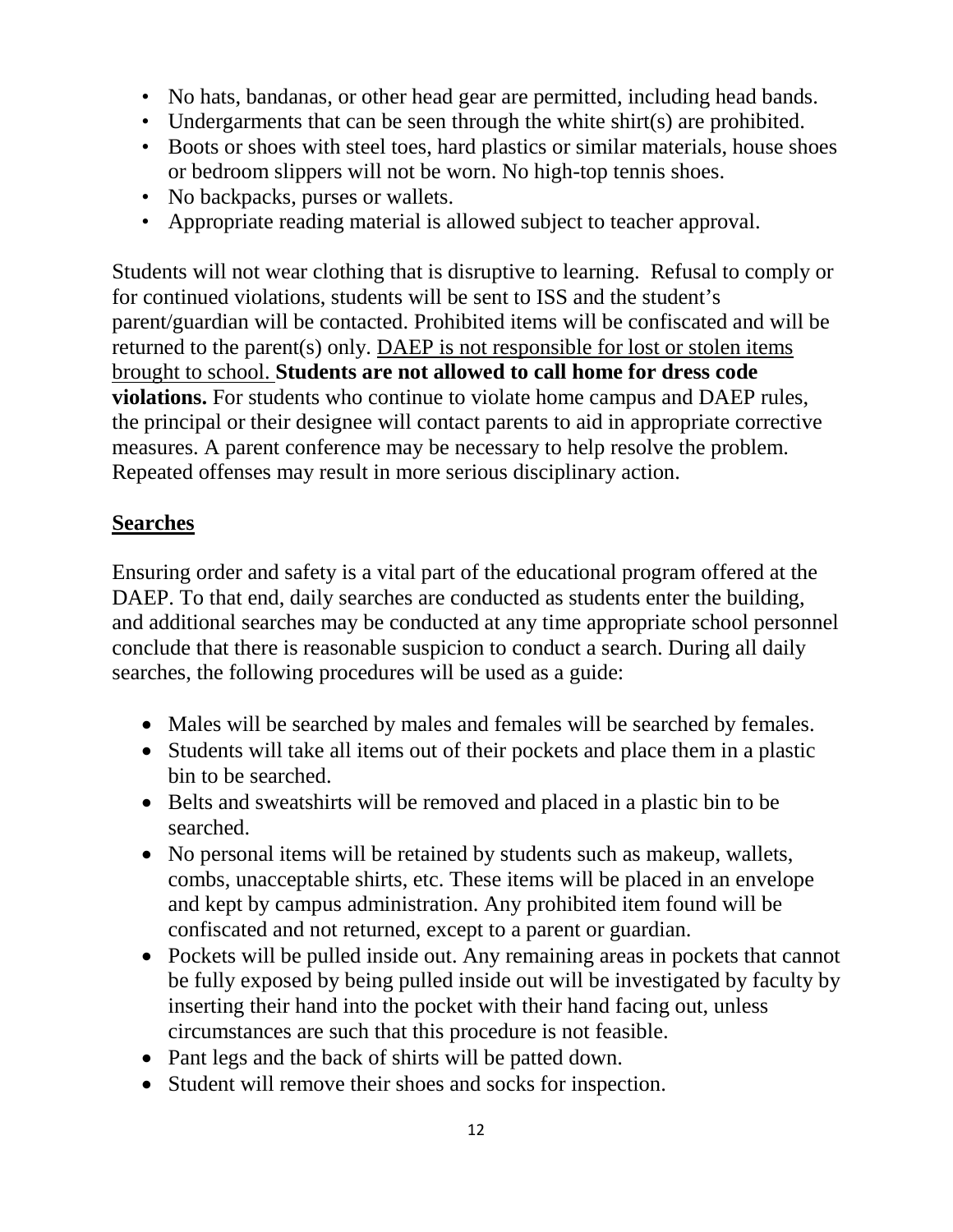- A metal detector will be used to look for metal objects.
- All lunches, books and folders will be searched.
- In addition to the daily searches described above, school administrators have the right, upon reasonable suspicion, to search a student, item(s) carried or possessed by a student, found on the student's person, found in a student's pockets, or found in a motor vehicle owned, possessed, under the control of or being used by the student.
- Upon reasonable suspicion, school administrators may also search a motor vehicle owned, possessed or under the control of or being used by the student.
- Desks and any other fixture or facility provided for a student are the property of the District and remain under the jurisdiction and control of the District even when assigned to an individual student. School administrators may at any time conduct searches or use other detection devices with respect to all desks and any other fixture provided for student use, whether or not the students are present.
- Pursuant to District Policy FNF (LOCAL), students are hereby put on notice that: (1) lockers may be sniffed by trained dogs at any time; (2) vehicles parked on school property may be sniffed by trained dogs at any time; (3) classrooms and other common areas may be sniffed by trained dogs at any time when students are not present, and (4) if contraband of any kind is found, the possessing student shall be subject to appropriate disciplinary action in accordance with the District's Student Code of Conduct, and the contraband shall be confiscated.

Administrators, teachers, and other professional personnel will question a student regarding the student's own conduct or the conduct of other students. In the context of school discipline, students have no claim to the right not to incriminate themselves. For provisions pertaining to student questioning by law enforcement officials or other lawful authorities, see GRA (LOCAL).

#### **Use of Metal Detectors**

The deterrence and prevention of the possession of weapons or other dangerous objects as defined by this policy are necessary to promote health and safety within the school setting and to provide a school environment conducive to education and free of the threat of serious bodily harm.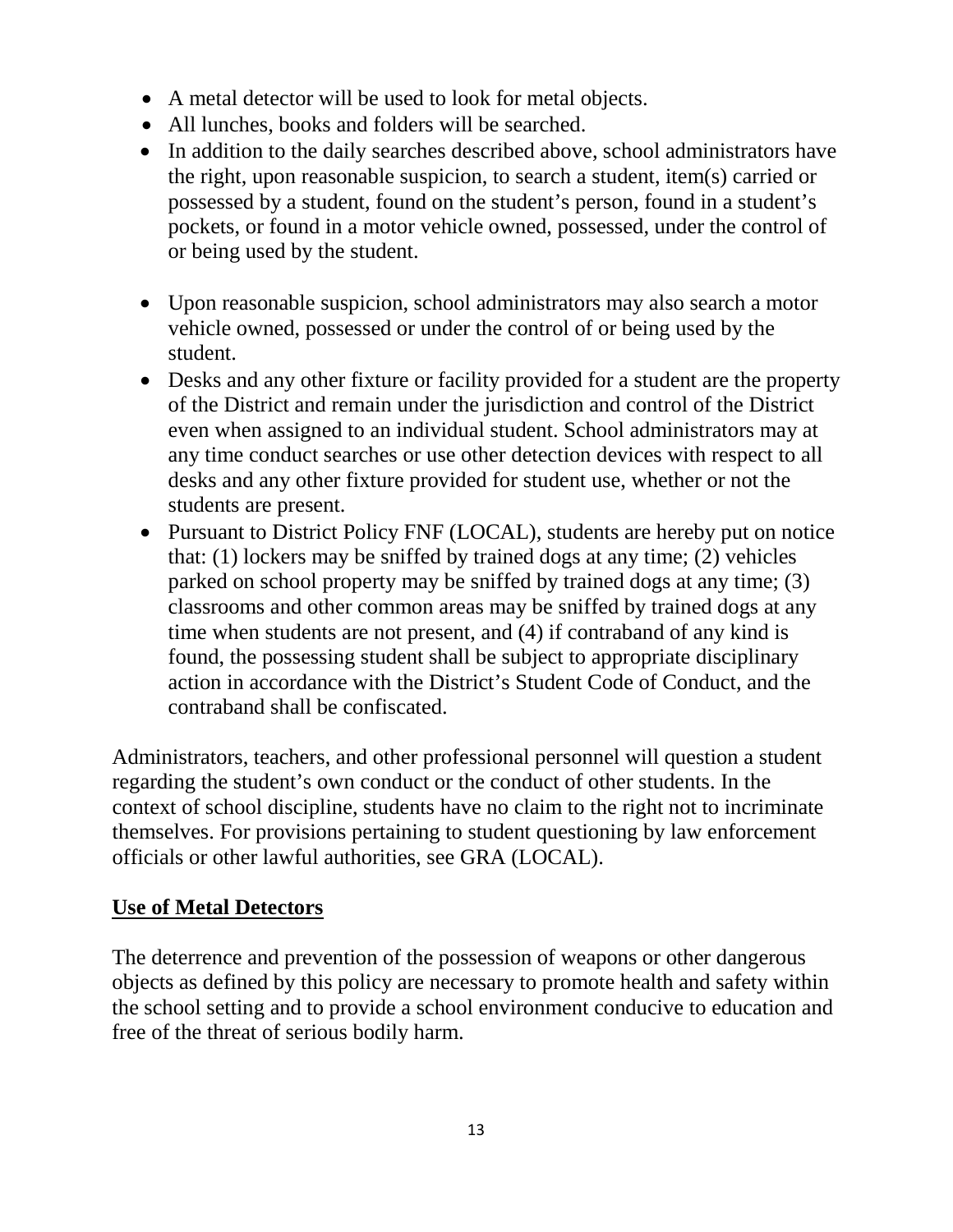Due to the nature of the DAEP programs, school personnel are authorized to undertake administrative searches by use of a metal detector. School personnel operating detectors must comply with the policies and procedures set forth as found in Policy FNF. The District recognizes that students have rights which have been established and guaranteed by the Fourth Amendment of the U.S. Constitution protecting their right to privacy and freedom from unreasonable search and seizure of property. The policies and use of metal detection devices are designed to effectively deter and prevent the possession of weapons or other dangerous objects in the schools while ensuring that the students' Fourth Amendment rights are not abrogated in the process.

1. The metal detector will be used daily. Students will be allowed to enter the school only through designated entrances. If a metal detector activates upon screening a student, the student will be asked to remove metal objects from his or her person and be screened again. If, after further removal of other metal objects, the metal detector continues to activate for a third time, the student will be asked to remove or identify any object that may be causing the detector to activate. If the student refuses to remove or reveal the metal object which activated the detector, the police will be called.

2. The school staff will inspect the contents of any personal item or parcel which activates the metal detector, for the limited purpose of determining whether a weapon or other dangerous object is concealed therein.

3. All approved property removed from the student will be returned at the end of the day, such as keys.

4. Property removed from the student, possession of which violates the District's Discipline Manual or Student Code of Conduct, will be confiscated and the student will be disciplined in accordance with said disciplinary policies and, if applicable, state and federal law and regulations governing discipline of handicapped students, and returned to the parent/guardian or at the end of the DAEP assignment.

5. A student in possession of a weapon or other dangerous object will be referred to local juvenile or police authorities, in order for those authorities to exercise their jurisdiction with regard to any potential violations of state law. If subsequent actions are taken by said authorities, such actions are strictly the responsibility of local police and juvenile authorities acting pursuant to their jurisdiction and duties under state law, and are not to be construed as action taken by Schertz-Cibolo-Universal City Independent School District.

6. Students who fail to cooperate with school staff undertaking administrative searches may be subject to disciplinary action for insubordination, in accordance with the District's Discipline manual or Student Code of Conduct, or the student's Individual Education Plan (IEP) or Behavior Improvement Plan (BIP).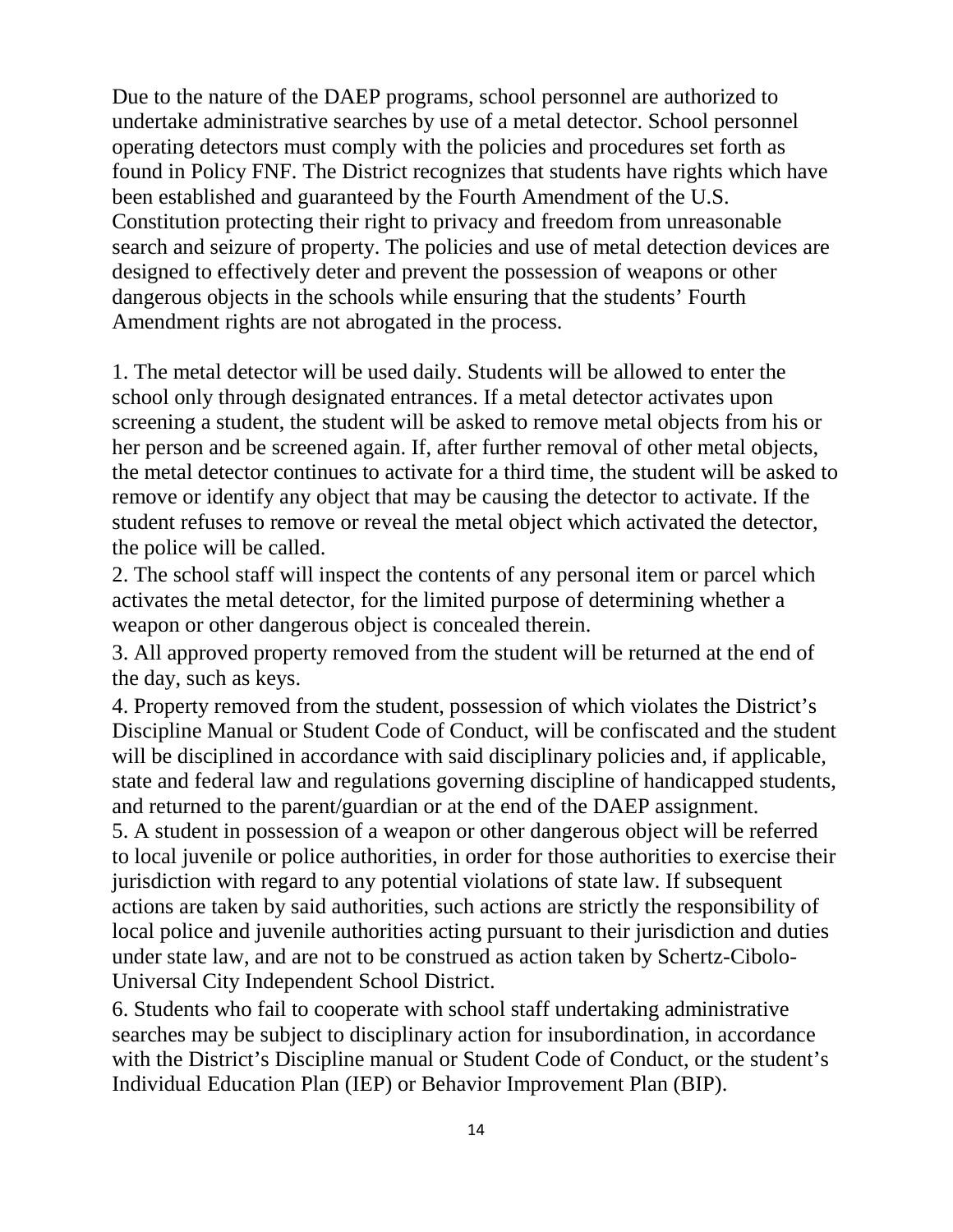7. Nothing in the policies and procedures set forth above shall limit authority of school officials to search a student when there is reasonable suspicion to believe that a particular student is in possession of an article which constitutes a violation of these policies or other provisions of the District's Discipline Manual or Student Code of Conduct, or the student's IEP/BIP.

# **Videotapes & Recordings**

A district employee may, without consent of a child's parent, make a videotape or recording of the child if the videotape or recording is to be used only for purposes of safety, including the maintenance of order and discipline in common areas of the school or on school buses. Texas Education Code 26.009(b)(I) [See FNG(LEGAL)].

# **Physical Restraint of a Student**

As found in policy FO (LOCAL), a District employee may, within the scope of the employee's duties, use and apply physical restraint to a student if the employee reasonably believes restraint is necessary in order to:

1. Protect a person, including the person using physical restraint, from physical injury.

2. Obtain possession of a weapon or other dangerous object.

3. Protect property from serious damage.

4. Remove a student refusing a lawful command of a school employee from a specific location, including a classroom or other school property, in order to restore order or to impose disciplinary measures.

5. Restrain an irrational student.

6. For all student removals, the teacher will contact the principal and reasonable efforts will be made to contact the parent. If parental contact is made, the parent will transport the student home or will designate an alternate adult to accept responsibility for the student (may include probation or police officer). The principal will notify the appropriate campus administrator regarding student removals.

7. The Director of Special Education will be notified when students receiving special education services are removed from the campus.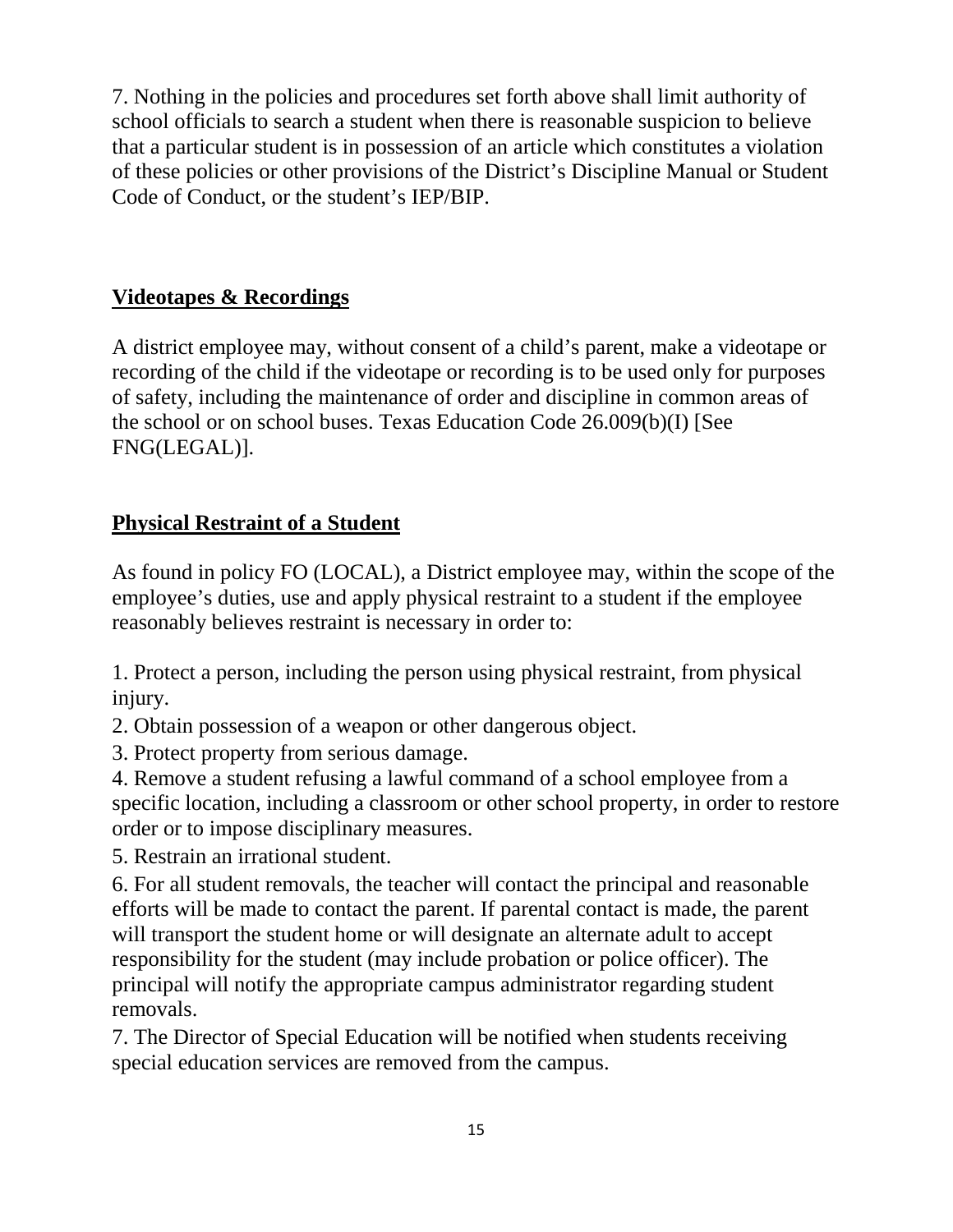# *Physical Restraint is always used as a last resort.*

### **Student Phone Calls**

Students are not allowed to call home for any reason.

#### **Re-entry to Regular Campus**

For students placed in DAEP, the length of assignment will be specified by the home campus principal. Student re-entry to the regular campus will normally require a review of the following criteria:

- 1. Good citizenship/behavior
- 2. Good attendance
	- Everybody gets a 30 day progress review.
	- **Progress reviews include DAEP Principal, Administrator from home** campus, student and parent (optional).
	- The committee reviews grades, behavior, and attendance.
	- The number of behavior infractions vs. the number of days in attendance data must show that more than 70% of the time students were on task and following the rules to be eligible for an early return to campus.
	- Students are only eligible to return to their home campus a total of 15 days less than the number of days assigned.
	- Students with an extension are not eligible for an early return, however, will still have a review.

For students being served under Special Education, the ARD Committee will address criteria in the student's IEP and/or BIP. The principal will make recommendations on DAEP students based on the above criteria when consulting with campus administrators. The principal, counselor, and/or and Special Education teacher(s) will provide input to the ARD committee when reviewing Special Education students. The ARD committee is the final approval authority for any change in placement of Special Education students.

# **ASBESTOS LAW COMPLIANCE NOTICE**